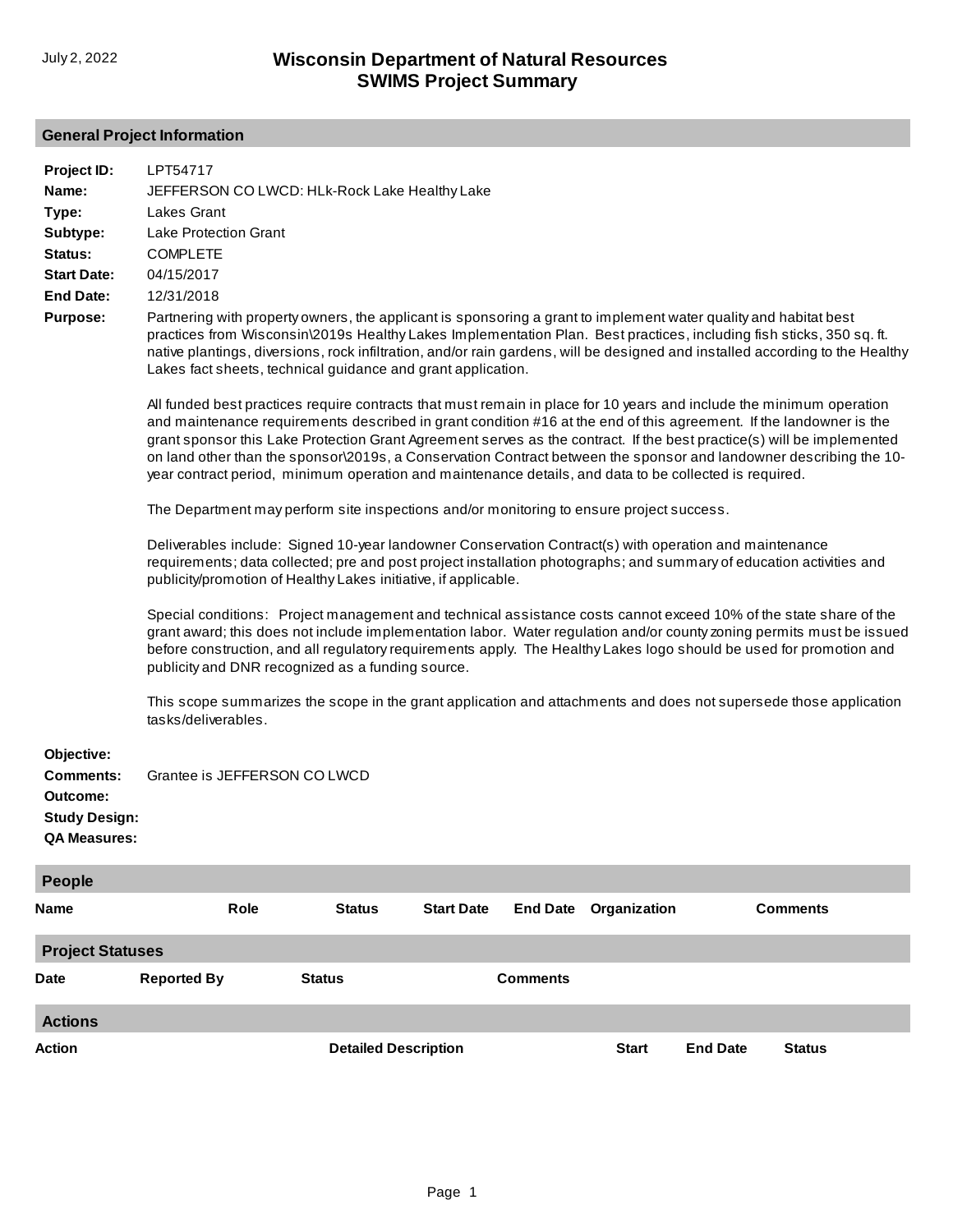| <b>Action</b>                        | <b>Detailed Description</b>                                                                                                                                                                                                                                                                                                                                                                                                                                                                               | <b>Start</b> | <b>End Date</b> | <b>Status</b>   |
|--------------------------------------|-----------------------------------------------------------------------------------------------------------------------------------------------------------------------------------------------------------------------------------------------------------------------------------------------------------------------------------------------------------------------------------------------------------------------------------------------------------------------------------------------------------|--------------|-----------------|-----------------|
| Best Management Practices, Implement | Partnering with property owners, the<br>applicant is sponsoring a grant to<br>implement water quality and habitat best<br>practices from Wisconsin's Healthy Lakes<br>Implementation Plan. Best practices,<br>including fish sticks, 350 sq. ft. native<br>plantings, diversions, rock infiltration,<br>and/or rain gardens, will be designed and<br>installed according to the Healthy Lakes<br>fact sheets, technical guidance and grant<br>application.                                                | 01/01/2017   | 05/02/2018      | IN PROGRESS     |
| <b>Grant Awarded</b>                 | Partnering with property owners, the<br>applicant is sponsoring a grant to<br>implement water quality and habitat best<br>practices from Wisconsin's Healthy Lakes<br>Implementation Plan. Best practices,<br>including fish sticks, 350 sq. ft. native<br>plantings, diversions, rock infiltration,<br>and/or rain gardens, will be designed and<br>installed according to the Healthy Lakes<br>fact sheets, technical guidance and grant<br>application.<br>All funded best practices require contracts | 04/15/2017   | 12/31/2018      | <b>COMPLETE</b> |
|                                      | that must remain in place for 10 years and<br>include the minimum operation and<br>maintenance requirements described in<br>grant condition #16 at the end of this<br>agreement.                                                                                                                                                                                                                                                                                                                          |              |                 |                 |
| <b>Monitoring Stations</b>           |                                                                                                                                                                                                                                                                                                                                                                                                                                                                                                           |              |                 |                 |

| <b>Station ID</b>       | <b>Name</b>    |                             | <b>Comments</b>      |  |  |  |  |  |
|-------------------------|----------------|-----------------------------|----------------------|--|--|--|--|--|
| <b>Assessment Units</b> |                |                             |                      |  |  |  |  |  |
| <b>WBIC</b>             | <b>Segment</b> | <b>Local Name</b>           | <b>Official Name</b> |  |  |  |  |  |
| 774200                  |                | Bean Lake                   | Bean Lake            |  |  |  |  |  |
| 775900                  |                | Golden Lake                 | Golden Lake          |  |  |  |  |  |
| 777200                  |                | <b>Kurtz Pond</b>           | <b>Kurtz Pond</b>    |  |  |  |  |  |
| 778500                  |                | Mud Lake                    | Mud Lake             |  |  |  |  |  |
| 778700                  |                | Mud Lake                    | Mud Lake             |  |  |  |  |  |
| 779100                  |                | Perch Lake                  | Perch Lake           |  |  |  |  |  |
| 779600                  |                | Rose Lake                   | Rose Lake            |  |  |  |  |  |
| 779700                  |                | Round Lake                  | Round Lake           |  |  |  |  |  |
| 783800                  |                | Unnamed Lake                | Unnamed              |  |  |  |  |  |
| 784400                  |                | Un Lake                     | Unnamed              |  |  |  |  |  |
| 784500                  |                | Unnamed Lake (T08nr15es09)  | Lake Victoria        |  |  |  |  |  |
| 784600                  |                | Unnamed Lake (T08nr015es09) | <b>Heiden Pond</b>   |  |  |  |  |  |
| 788200                  |                | Un Spring                   | Un Spring            |  |  |  |  |  |
| 788800                  | 5              | <b>Rock River</b>           | Rock River           |  |  |  |  |  |
| 788800                  | 6              | <b>Rock River</b>           | <b>Rock River</b>    |  |  |  |  |  |
| 788800                  | 7              | <b>Rock River</b>           | <b>Rock River</b>    |  |  |  |  |  |
| 808700                  |                | Lake Koshkonong             | Lake Koshkonong      |  |  |  |  |  |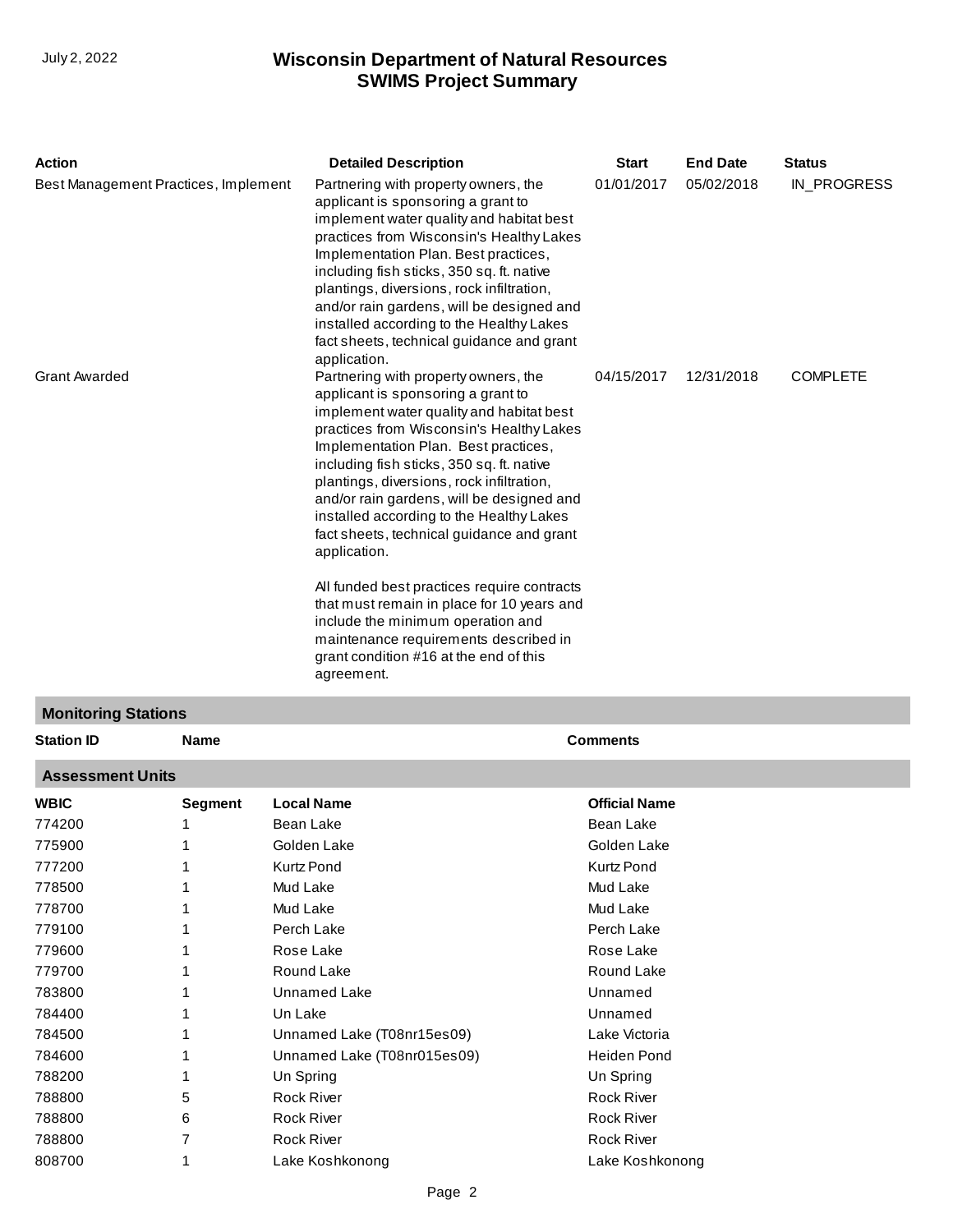| WBIC   | <b>Segment</b>          | <b>Local Name</b>                            | <b>Official Name</b>    |
|--------|-------------------------|----------------------------------------------|-------------------------|
| 808800 | 2                       | Upper Koshkonong                             | Koshkonong Creek        |
| 808800 | 3                       | Lower Koshkonong Creek                       | Koshkonong Creek        |
| 809100 | 1                       | Un Lake                                      | Unnamed                 |
| 809500 | 1                       | Outlet of Lake Ripley                        | Unnamed                 |
| 809600 | 1                       | Lake Ripley                                  | Lake Ripley             |
| 809600 | 2                       | Lake Ripley Beach                            | Lake Ripley             |
| 809700 | 1                       | Inlet of Lake Ripley                         | Unnamed                 |
| 809800 | 1                       | Hope Lake                                    | Hope Lake               |
| 809900 | 1                       | Zeloski Marsh Main Ditch                     | Unnamed                 |
| 809900 | 2                       | Zeloski Marsh Main Ditch to Koshkonong Creek | Unnamed                 |
| 812350 | 1                       | Unnamed Stream                               | Unnamed                 |
| 812600 | 1                       | <b>Otter Creek</b>                           | <b>Otter Creek</b>      |
| 812900 | 1                       | <b>Unnamed Creek</b>                         | Unnamed                 |
| 813000 | 1                       | <b>Unnamed Stream</b>                        | Unnamed                 |
| 813100 | 1                       | <b>Red Cedar Lake</b>                        | <b>Red Cedar Lake</b>   |
| 813300 | 1                       | Allen Creek                                  | Allen Creek             |
| 813400 | 1                       | Local Water                                  | Unnamed                 |
| 813500 | 3                       | <b>Bark River</b>                            | <b>Bark River</b>       |
| 813500 | 4                       | <b>Bark River</b>                            | <b>Bark River</b>       |
| 813500 | 5                       | <b>Bark River</b>                            | <b>Bark River</b>       |
| 813700 | 1                       | Un Lake                                      | Unnamed                 |
| 813800 | 1                       | <b>Unnamed Stream</b>                        | Unnamed                 |
| 813900 | 1                       | <b>Whitewater Creek</b>                      | <b>Whitewater Creek</b> |
| 814000 | 1                       | Galloway Creek                               | Galloway Creek          |
| 814200 | 1                       | <b>Unnamed Stream</b>                        | Unnamed                 |
| 814600 | 1                       | Local Water                                  | Unnamed                 |
| 814800 | 1                       | <b>Unnamed Stream</b>                        | Unnamed                 |
| 817000 | 1                       | <b>Unnamed Stream</b>                        | Unnamed                 |
| 817200 | 1                       | Un Spring                                    | Un Spring               |
| 817300 | 1                       | Un Spring                                    | Un Spring               |
| 817600 | 1                       | Scuppernong River                            | Scuppernong River       |
| 817600 | 5                       | Scuppernong River                            | Scuppernong River       |
| 817800 | 1                       | Steel Brook                                  | <b>Steel Brook</b>      |
| 817800 | 2                       | <b>Steel Brook</b>                           | <b>Steel Brook</b>      |
| 817800 | 4                       | <b>Steel Brook</b>                           | <b>Steel Brook</b>      |
| 817900 | 1                       | Local Water                                  | Unnamed                 |
| 818200 | 1                       | Unnamed Trib to Steel Brook                  | Unnamed                 |
| 818400 | 1                       | <b>Unnamed Stream</b>                        | Unnamed                 |
| 819100 | 1                       | <b>Spring Creek</b>                          | <b>Spring Creek</b>     |
| 819400 | 1                       | Local Water                                  | Unnamed                 |
| 819600 | 1                       | Local Water                                  | Unnamed                 |
| 819800 | 1                       | <b>Blue Spring Lake</b>                      | <b>Blue Spring Lake</b> |
| 819900 | 1                       | Mud Creek                                    | Mud Creek               |
| 820000 | 1                       | <b>Unnamed Stream</b>                        | Unnamed                 |
| 820300 | 1                       | Un Lake                                      | Unnamed                 |
| 820500 | 1                       | <b>Unnamed Stream</b>                        | Unnamed                 |
| 820800 | 1                       | Spring Lake Lower                            | Spring Lake             |
| 820800 | $\overline{\mathbf{c}}$ | Lower Spring Lake Beach, Spring Lake, Lower  | Spring Lake             |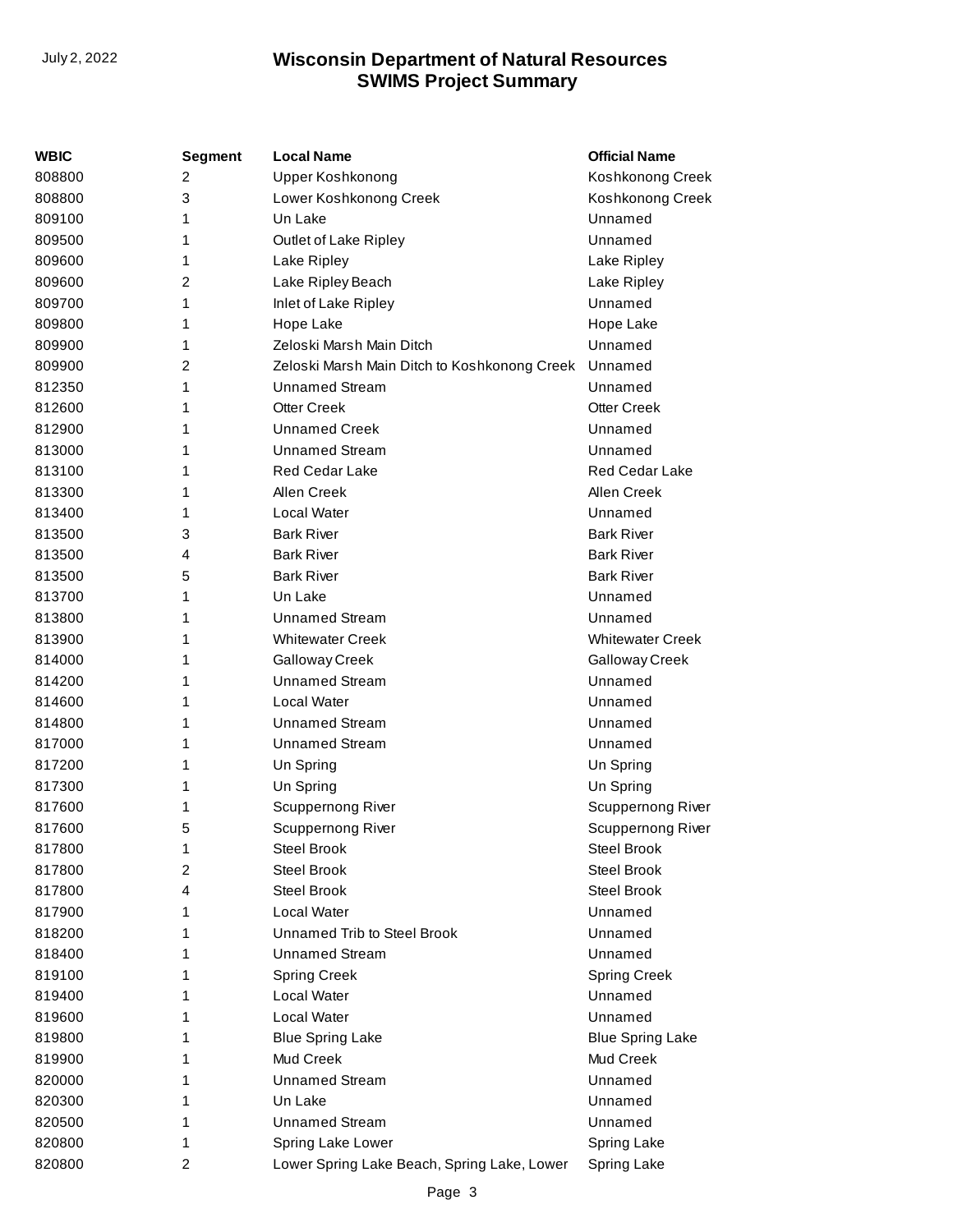| WBIC   | <b>Segment</b> | <b>Local Name</b>                     | <b>Official Name</b>     |
|--------|----------------|---------------------------------------|--------------------------|
| 821000 | 1              | <b>Upper Spring Lake</b>              | <b>Upper Spring Lake</b> |
| 823000 | 1              | Green Isle Lake                       | Green Isle Lake          |
| 823100 | 1              | <b>Unnamed Stream</b>                 | Unnamed                  |
| 823300 | 1              | Duck Creek                            | Duck Creek               |
| 823400 | 1              | <b>Unnamed Stream</b>                 | Unnamed                  |
| 823600 | 1              | <b>Unamed Stream</b>                  | Unnamed                  |
| 823700 | 1              | Goose Lake                            | Goose Lake               |
| 823900 | 1              | Cushman Pond                          | Cushman Pond             |
| 824200 | 1              | Slabtown Pond                         | Slabtown Pond            |
| 824400 | 1              | Rome Millpond                         | Rome Mill Pond           |
| 828700 | 1              | Deer Creek                            | Deer Creek               |
| 828700 | 2              | Deer Creek                            | Deer Creek               |
| 828700 | 3              | Deer Creek                            | Deer Creek               |
| 829100 | 1              | <b>Unnamed Stream</b>                 | Unnamed                  |
| 829700 | 3              | Crawfish River                        | Crawfish River           |
| 829700 | 4              | Crawfish River                        | Crawfish River           |
| 830100 | 1              | <b>Rock Creek</b>                     | <b>Rock Creek</b>        |
| 830100 | 2              | <b>Rock Creek</b>                     | <b>Rock Creek</b>        |
| 830100 | 3              | <b>Rock Creek</b>                     | <b>Rock Creek</b>        |
| 830100 | 4              | <b>Rock Creek</b>                     | <b>Rock Creek</b>        |
| 830100 | 5              | <b>Rock Creek</b>                     | <b>Rock Creek</b>        |
| 830300 | 1              | Hoopers Millpond                      | Hoopers Millpond         |
| 830400 | 1              | <b>Unnamed Stream</b>                 | Unnamed                  |
| 830600 | 1              | Unnamed Lake (T07nr13es14)            | Unnamed                  |
| 830700 | 1              | Rock Lake                             | Rock Lake                |
| 830700 | 2              | Rock Lake Ferry Park Beach, Rock Lake | Rock Lake                |
| 830700 | 3              | Rock Lake - Bartel's Beach            | Rock Lake                |
| 830700 | 4              | Rock Lake - Sandy Beach West          | Rock Lake                |
| 830700 | 5              | Rock Lake - Sandy Beach East          | Rock Lake                |
| 830700 | 6              | Rock Lake (Tyranena Park Lake Access) | Rock Lake                |
| 830800 | 1              | Mud Lake                              | Mud Lake                 |
| 837500 | 1              | Maunesha River                        | Maunesha River           |
| 837500 | 2              | Maunesha River                        | Maunesha River           |
| 837600 | 1              | Stony Brook                           | Stony Brook              |
| 837600 | 2              | Stony Brook                           | Stony Brook              |
| 837700 | 1              | Unnamed                               | Unnamed                  |
| 838100 | 1              | <b>Fireman Park Pond</b>              | Firemen Park Pond        |
| 838300 | 1              | Waterloo Millpond                     | Maunesha Flowage         |
| 846700 | 1              | Johnson Creek                         | Johnson Creek            |
| 847100 | 1              | Hahns Lake                            | Hahns Lake               |
| 847300 | 1              | <b>Unnamed Stream</b>                 | Unnamed                  |
| 847900 | 1              | Local Water                           | Unnamed                  |
| 848000 | 1              | <b>Unnamed Stream</b>                 | Unnamed                  |
| 848200 | 3              | Oconomowoc River                      | Oconomowoc River         |
| 848300 | 1              | <b>Battle Creek</b>                   | <b>Battle Creek</b>      |
| 849200 | 1              | <b>Unnamed Stream</b>                 | Unnamed                  |
| 853700 | 1              | Local Water                           | Unnamed                  |
| 853750 | 1              | TRIBUTARY TO THE ROCK RIVER           | Unnamed                  |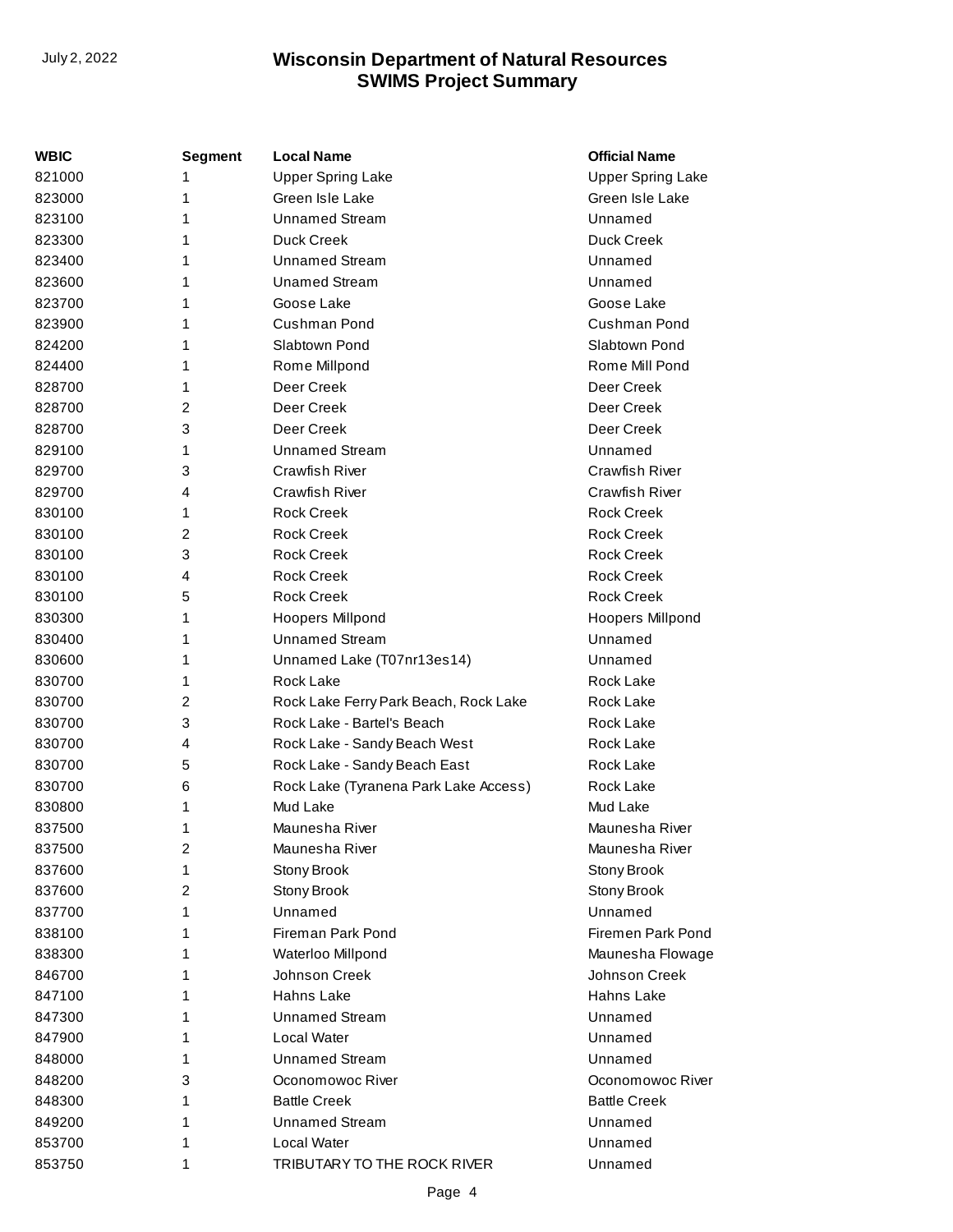| <b>WBIC</b> | Segment | <b>Local Name</b>                                    | <b>Official Name</b> |
|-------------|---------|------------------------------------------------------|----------------------|
| 853800      | 1       | Ashippun River                                       | Ashippun River       |
| 4000015     | 1       | Ditch to Miljala Channel                             | Unnamed              |
| 4000017     | 1       | <b>Local Water</b>                                   | Unnamed              |
| 4000018     | 1       | <b>Local Water</b>                                   | Unnamed              |
| 5033535     | 1       | <b>Local Water</b>                                   | Unnamed              |
| 5033785     | 1       | <b>Unnamed Stream</b>                                | Unnamed              |
| 5034150     | 1       | <b>Unnamed Stream</b>                                | Unnamed              |
| 5034155     | 1       | Unnamed Trib to Crawfish R                           | Unnamed              |
| 5034257     | 1       | <b>Unnamed Stream</b>                                | Unnamed              |
| 5034365     | 1       | Unnamed                                              | Unnamed              |
| 5034446     | 1       | Unnamed Stream                                       | Unnamed              |
| 5034486     | 1       | <b>Unnamed Stream</b>                                | Unnamed              |
| 5034536     | 1       | <b>Unnamed Stream</b>                                | Unnamed              |
| 5034624     | 1       | <b>Unnamed Stream</b>                                | Unnamed              |
| 5034716     | 1       | TRIBUTARY TO A TRIBUTARY TO THE ROCK<br><b>RIVER</b> | Unnamed              |
| 5034865     | 1       | Unnamed Trib to Maunesha R                           | Unnamed              |
| 5035063     | 1       | <b>Unnamed Stream</b>                                | Unnamed              |
| 5035109     | 1       | <b>Unnamed Stream</b>                                | Unnamed              |
| 5035145     | 1       | <b>Unnamed Creek</b>                                 | Unnamed              |
| 5035151     | 1       | <b>Unnamed Stream</b>                                | Unnamed              |
| 5035280     | 1       | <b>Unnamed Stream</b>                                | Unnamed              |
| 5035593     | 1       | <b>Unnamed Stream</b>                                | Unnamed              |
| 5035601     | 1       | <b>Unnamed Stream</b>                                | Unnamed              |
| 5035616     | 1       | Zeloski Marsh Ditch                                  | Unnamed              |
| 5035656     | 1       | <b>Local Water</b>                                   | Unnamed              |
| 5035762     | 1       | <b>Unnamed Stream</b>                                | Unnamed              |
| 5035768     | 1       | <b>Unnamed Stream</b>                                | Unnamed              |
| 5035786     | 1       | <b>Unnamed Creek</b>                                 | Unnamed              |
| 5035895     | 1       | <b>Unnamed Stream</b>                                | Unnamed              |
| 5035925     | 1       | <b>Unnamed Stream</b>                                | Unnamed              |
| 5035984     | 1       | <b>Unnamed Stream</b>                                | Unnamed              |
| 5036033     | 1       | <b>Unnamed Stream</b>                                | Unnamed              |
| 5036222     | 1       | <b>Unnamed Stream</b>                                | Unnamed              |
| 5036369     | 1       | <b>Unnamed Stream</b>                                | Unnamed              |
| 5036536     | 1       | <b>Unnamed Stream</b>                                | Unnamed              |
| 5036584     | 1       | <b>Unnamed Stream</b>                                | Unnamed              |
| 5036741     | 1       | <b>Unnamed Stream</b>                                | Unnamed              |
| 5036773     | 1       | <b>Unnamed Stream</b>                                | Unnamed              |
| 5036831     | 1       | <b>Unnamed Stream</b>                                | Unnamed              |
| 5036855     | 1       | <b>Unnamed Stream</b>                                | Unnamed              |
| 5036878     | 1       | <b>Unnamed Stream</b>                                | Unnamed              |
| 5036945     | 1       | <b>Unnamed Stream</b>                                | Unnamed              |
| 5036970     | 1       | <b>Unnamed Stream</b>                                | Unnamed              |
| 5037069     | 1       | <b>Unnamed Stream</b>                                | Unnamed              |
| 5037167     | 1       | <b>Unnamed Stream</b>                                | Unnamed              |
| 5037175     | 1       | <b>Unnamed Stream</b>                                | Unnamed              |
| 5037189     | 1       | <b>Unnamed Stream</b>                                | Unnamed              |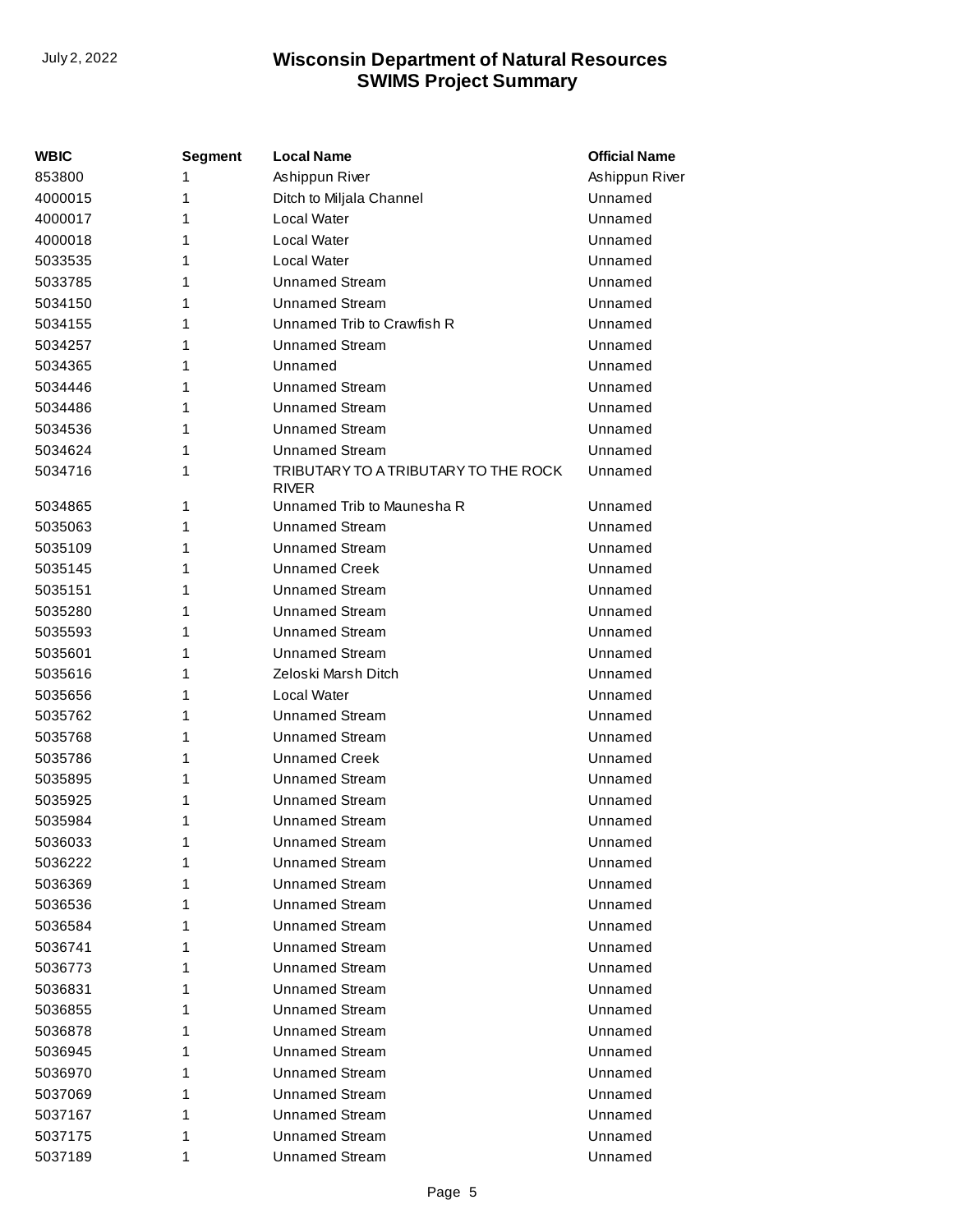| WBIC    | Segment | <b>Local Name</b>           | <b>Official Name</b> |
|---------|---------|-----------------------------|----------------------|
| 5037264 | 1       | <b>Unnamed Stream</b>       | Unnamed              |
| 5037363 | 1       | <b>Unnamed Stream</b>       | Unnamed              |
| 5037568 | 1       | <b>Unnamed Stream</b>       | Unnamed              |
| 5037587 | 1       | <b>Unnamed Stream</b>       | Unnamed              |
| 5037611 | 1       | <b>Unnamed Stream</b>       | Unnamed              |
| 5037634 | 1       | <b>Unnamed Stream</b>       | Unnamed              |
| 5037659 | 1       | <b>Unnamed Stream</b>       | Unnamed              |
| 5037670 | 1       | Local Water                 | Unnamed              |
| 5037735 | 1       | <b>Unnamed Stream</b>       | Unnamed              |
| 5037810 | 1       | <b>Unnamed Stream</b>       | Unnamed              |
| 5037901 | 1       | <b>Unnamed Stream</b>       | Unnamed              |
| 5037952 | 1       | <b>Unnamed Stream</b>       | Unnamed              |
| 5037984 | 1       | Unnamed                     | Unnamed              |
| 5038203 | 1       | Unnamed Trib to Allen Creek | Unnamed              |
| 5038272 | 1       | Unnamed Stream              | Unnamed              |
| 5038412 | 1       | <b>Unnamed Stream</b>       | Unnamed              |
| 5038548 | 1       | <b>Unnamed Stream</b>       | Unnamed              |
| 5573354 | 1       | Local Water                 | Unnamed              |
| 5573917 | 1       | Local Water                 | Unnamed              |
| 5573926 | 1       | Local Water                 | Unnamed              |
| 5574049 | 1       | Local Water                 | Unnamed              |
| 5574327 | 1       | Local Water                 | Unnamed              |
| 5574549 | 1       | Local Water                 | Unnamed              |
| 5574606 | 1       | Local Water                 | Unnamed              |
| 5574713 | 1       | Local Water                 | Unnamed              |
| 5574793 | 1       | Local Water                 | Unnamed              |
| 5574882 | 1       | Local Water                 | Unnamed              |
| 5575032 | 1       | Local Water                 | Unnamed              |
| 5575055 | 1       | Local Water                 | Unnamed              |
| 5575079 | 1       | Local Water                 | Unnamed              |
| 5575268 | 1       | Local Water                 | Unnamed              |
| 5575358 | 1       | Local Water                 | Unnamed              |
| 5575615 | 1       | Local Water                 | Unnamed              |
| 5575756 | 1       | Local Water                 | Unnamed              |
| 5575779 | 1       | Local Water                 | Unnamed              |
| 5576088 | 1       | Local Water                 | Unnamed              |
| 5576121 | 1       | Local Water                 | Unnamed              |
| 5576196 | 1       | Local Water                 | Unnamed              |
| 5576219 | 1       | Local Water                 | Unnamed              |
| 5576354 | 1       | Local Water                 | Unnamed              |
| 5576410 | 1       | Local Water                 | Unnamed              |
| 5576427 | 1       | Local Water                 | Unnamed              |
| 5576478 | 1       | Local Water                 | Unnamed              |
| 5576686 | 1       | Local Water                 | Unnamed              |
| 5576709 | 1       | Local Water                 | Unnamed              |
| 5576716 | 1       | Local Water                 | Unnamed              |
| 5576717 | 1       | Local Water                 | Unnamed              |
| 5576740 | 1       | Local Water                 | Unnamed              |